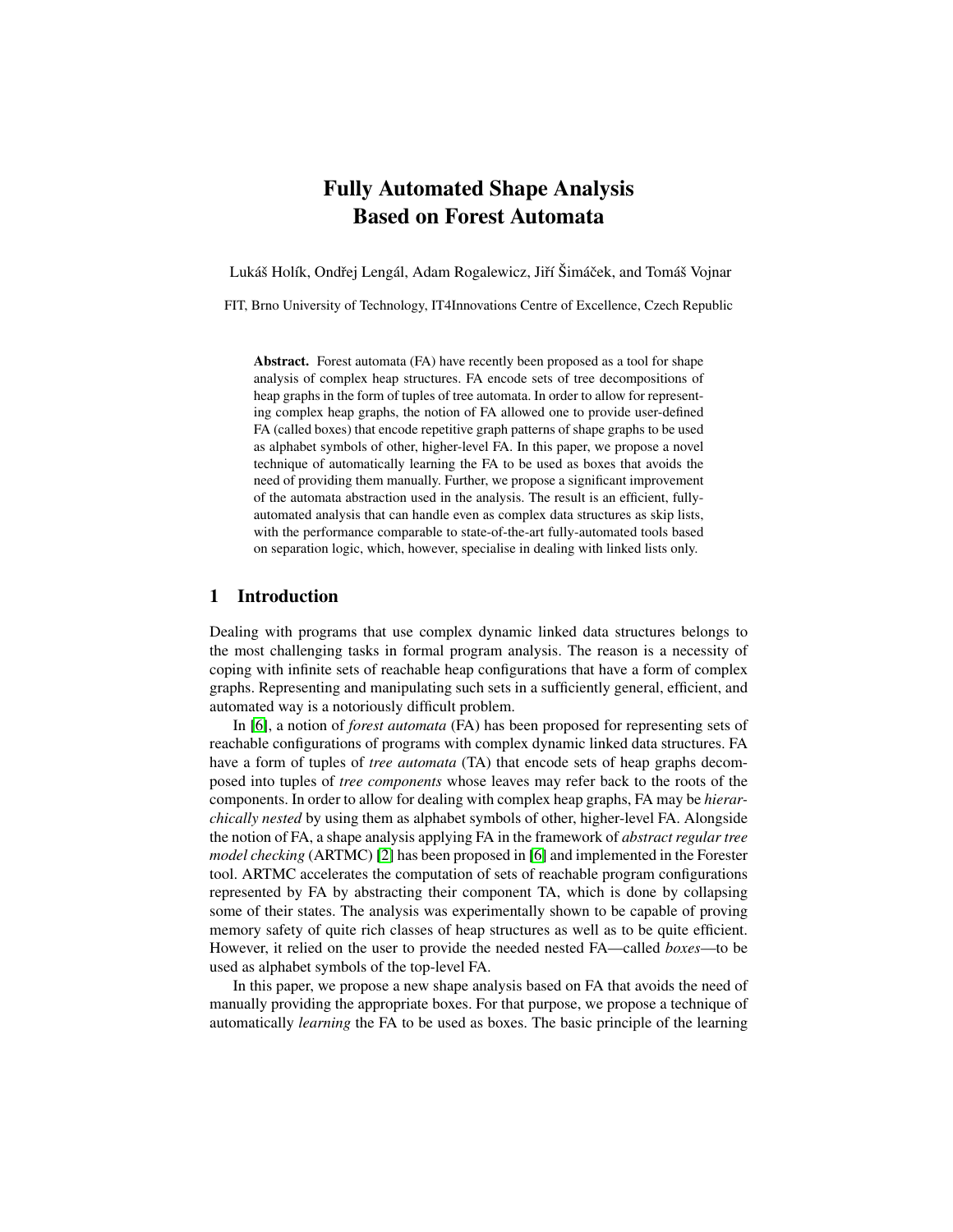stems from the reason for which boxes were originally introduced into FA. In particular, FA must have a separate component TA for each node (called a *join*) of the represented graphs that has multiple incoming edges. If the number of joins is unbounded (as, e.g., in doubly linked lists, abbreviated as DLLs below), unboundedly many component TA are needed in flat FA. However, when some of the edges are hidden in a box (as, e.g., the prev and next links of DLLs in Fig. [1\)](#page-1-0) and replaced by a single box-labelled edge, a finite number of com-

<span id="page-1-0"></span>

Fig. 1: (a) A DLL, (b) a hierarchical encoding of a DLL.

ponent TA may suffice. Hence, the basic idea of our learning is to identify subgraphs of the FA-represented graphs that contain at least one join, and when they are enclosed or, as we say later on, *folded*—into a box, the in-degree of the join decreases.

There are, of course, many ways to select the above mentioned subgraphs to be used as boxes. To choose among them, we propose several criteria that we found useful in a number of experiments. Most importantly, the boxes must be *reusable* in order to allow eliminating as many joins as possible. The general strategy here is to choose boxes that are *simple* and *small* since these are more likely to correspond to graph patterns that appear repeatedly in typical data structures. For instance, in the already mentioned case of DLLs, it is enough to use a box enclosing a single pair of next/prev links. On the other hand, as also discussed below, too simple boxes are sometimes not useful either.

Further, we propose a way how box learning can be efficiently integrated into the main analysis loop. In particular, we do not use the perhaps obvious approach of incrementally building a *database of boxes* whose instances would be sought in the generated FA. We found this approach inefficient due to the costly operation of finding instances of different boxes in FA-represented graphs. Instead, we always try to identify which subgraphs of the graphs represented by a given FA could be folded into a box, followed by looking into the so-far built database of boxes whether such a box has already been introduced or not. Moreover, this approach has the advantage that it allows one to use simple language inclusion checks for *approximate box folding*, replacing a set of subgraphs that appear in the graphs represented by a given FA by a larger set, which sometimes greatly accelerates the computation. Finally, to further improve the efficiency, we interleave the process of box learning with the *automata abstraction* into a single iterative process. In addition, we propose an FA-specific improvement of the basic automata abstraction which *accelerates the abstraction* of an FA using components of other FA. Intuitively, it lets the abstraction synthesize an invariant faster by allowing it to combine information coming from different branches of the symbolic computation.

We have prototyped the proposed techniques in Forester and evaluated it on a number of challenging case studies. The results show that the obtained approach is both quite general as well as efficient. We were, e.g., able to fully-automatically analyse programs with 2-level and 3-level skip lists, which, according to the best of our knowledge, no other fully-automated analyser can handle. On the other hand, our implementation achieves performance comparable and sometimes even better than that of Predator [\[4\]](#page-15-2) (a winner of the heap manipulation division of SV-COMP'13) on list manipulating programs despite being able to handle much more general classes of heap graphs.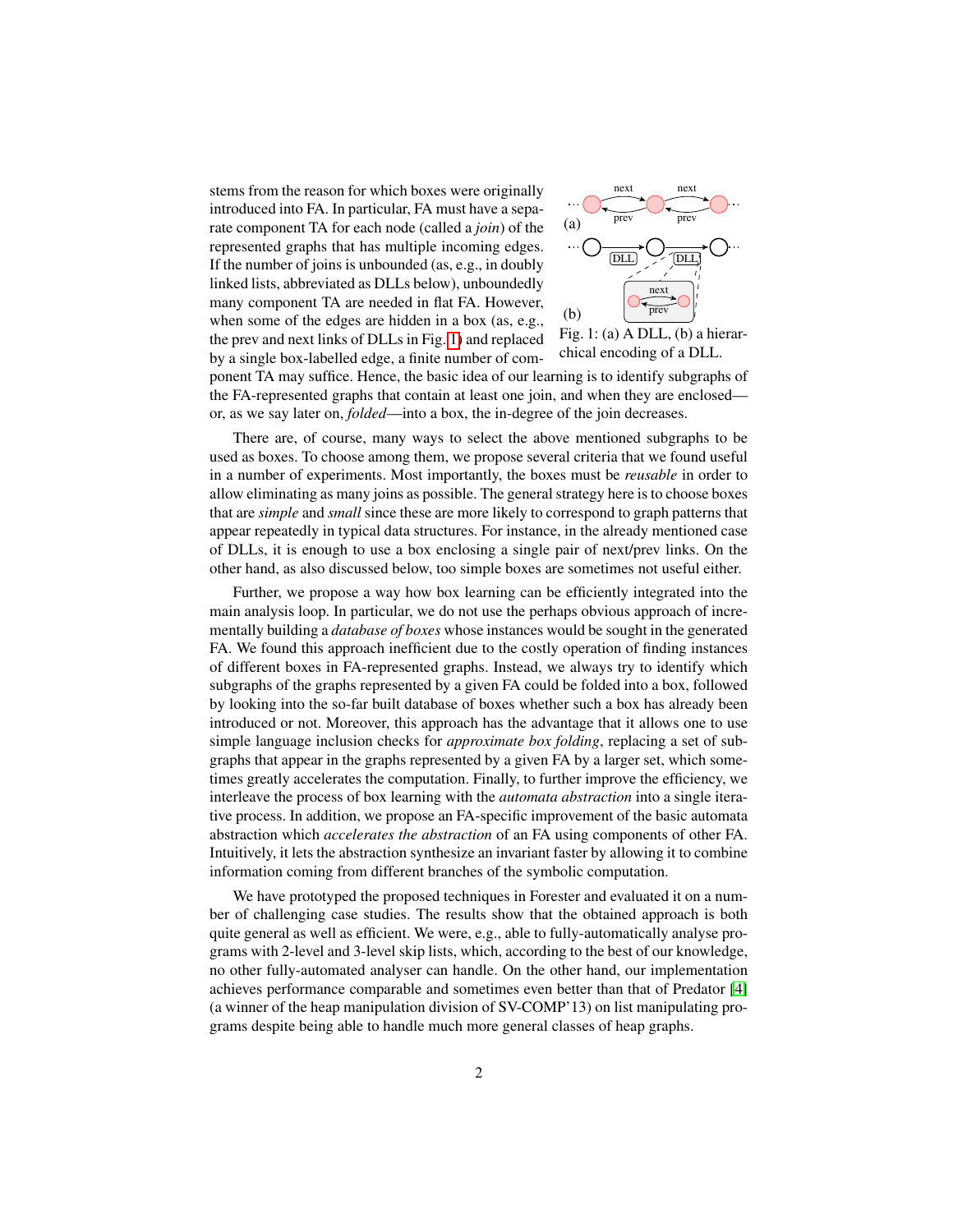*Related work.* As discussed already above, we propose a new shape analysis based upon the notion of forest automata introduced in [\[6\]](#page-15-0). The new analysis is extended by a mechanism for automatically learning the needed nested FA, which is carefully integrated into the main analysis loop in order to maximize its efficiency. Moreover, we formalize the abstraction used in [\[6\]](#page-15-0), which was not done in [\[6\]](#page-15-0), and subsequently significantly refine it in order to improve both its generality as well as efficiency.

From the point of view of efficiency and degree of automation, the main alternative to our approach is the fully-automated use of separation logic with inductive list predicates as implemented in Space Invader [\[12\]](#page-15-3) or SLAyer [\[1\]](#page-15-4). These approaches are, however, much less general than our approach since they are restricted to programs over certain classes of linked lists (and cannot handle even structures such as linked lists with data pointers pointing either inside the list nodes or optionally outside of them, which we can easily handle as discussed later on). A similar comparison applies to the Predator tool inspired by separation logic but using purely graph-based algorithms [\[4\]](#page-15-2). The work [\[9\]](#page-15-5) on overlaid data structures mentions an extension of Space Invader to trees, but this extension is of a limited generality and requires some manual help.

In [\[5\]](#page-15-6), an approach for synthesising inductive predicates in separation logic is proposed. This approach is shown to handle even tree-like structures with additional pointers. One of these structures, namely, the so-called mcf trees implementing trees whose nodes have an arbitrary number of successors linked in a DLL, is even more general than what can in principle be described by hierarchically nested FA (to describe mcf trees, recursively nested FA or FA based on hedge automata would be needed). On the other hand, the approach of [\[5\]](#page-15-6) seems quite dependent on exploiting the fact that the encountered data structures are built in a "nice" way conforming to the structure of the predicate to be learnt (meaning, e.g., that lists are built by adding elements at the end only), which is close to providing an inductive definition of the data structure.

The work [\[10\]](#page-15-7) proposes an approach which uses separation logic for generating numerical abstractions of heap manipulating programs allowing for checking both their safety as well as termination. The described experiments include even verification of programs with 2-level skip lists. However, the work still expects the user to manually provide an inductive definition of skip lists in advance. Likewise, the work [\[3\]](#page-15-8) based on the so-called separating shape graphs reports on verification of programs with 2-level skip lists, but it also requires the user to come up with summary edges to be used for summarizing skip list segments, hence basically with an inductive definition of skip lists. Compared to [\[10,](#page-15-7)[3\]](#page-15-8), we did not have to provide any manual aid whatsoever to our technique when dealing with 2-level as well as 3-level skip lists in our experiments.

A concept of inferring graph grammar rules for the heap abstraction proposed in [\[8\]](#page-15-9) has recently appeared in [\[11\]](#page-15-10). However, the proposed technique can so far only handle much less general structures than in our case.

## <span id="page-2-0"></span>2 Forest Automata

Given a word  $\alpha = a_1 \dots a_n, n \ge 1$ , we write  $\alpha_i$  to denote its *i*-th symbol  $a_i$ . Given a total map  $f : A \to B$ , we use  $dom(f)$  to denote its domain *A* and  $img(f)$  to denote its image.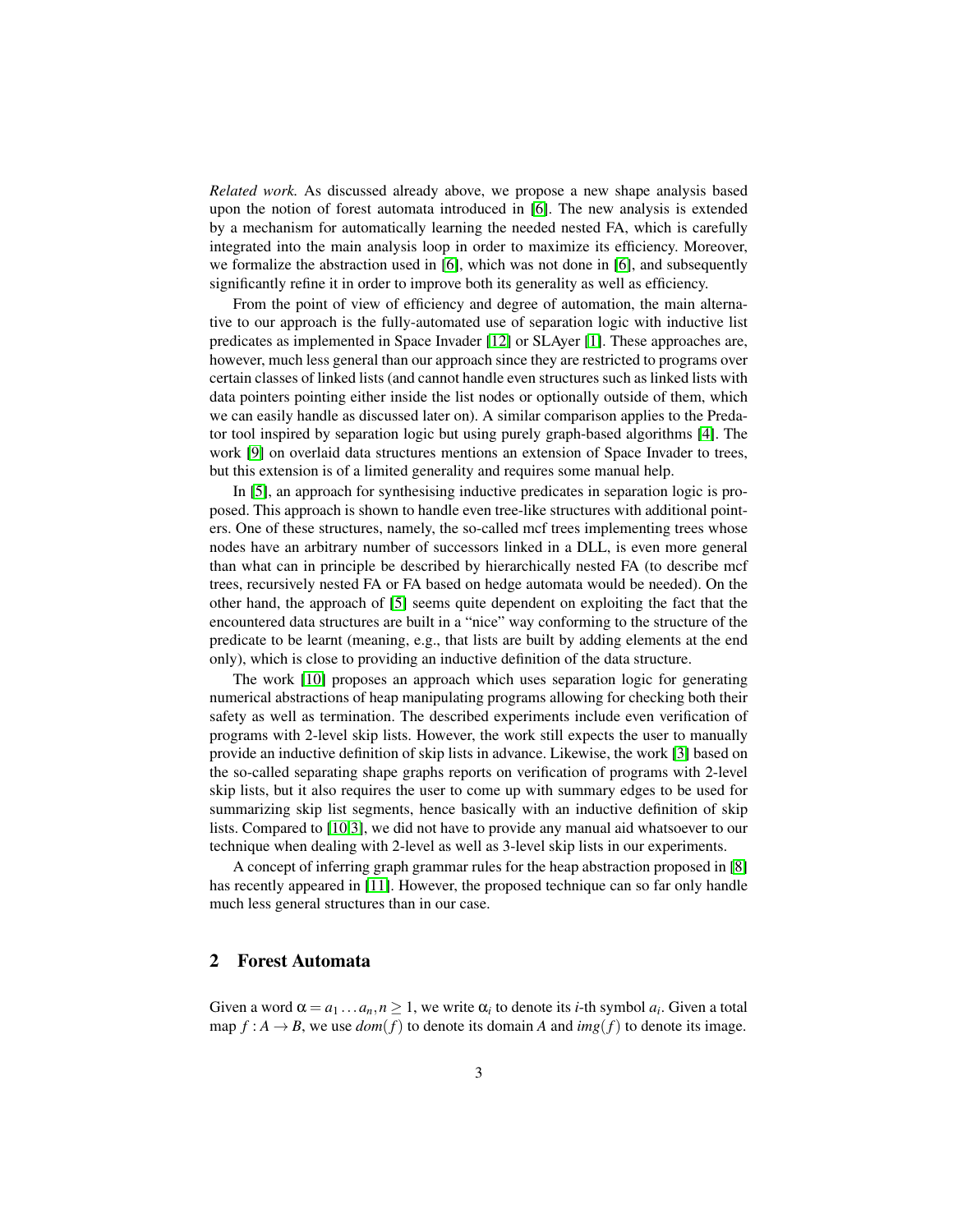*Graphs.* A *ranked alphabet* is a finite set of symbols  $\Sigma$  associated with a mapping #:  $\Sigma \to \mathbb{N}_0$  that assigns ranks to symbols. A (directed, ordered, labelled) *graph* over  $\Sigma$ is a total map  $g: V \to \Sigma \times V^*$  which assigns to every *node*  $v \in V$  (1) a *label* from  $\Sigma$ , denoted as  $\ell_g(v)$ , and (2) a sequence of *successors* from  $V^*$ , denoted as  $S_g(v)$ , such that  $\#\ell_g(v) = |S_g(v)|$ . We drop the subscript *g* if no confusion may arise. Nodes *v* with  $S(v) = \varepsilon$  are called *leaves*. For any  $v \in V$  such that  $g(v) = (a, v_1 \cdots v_n)$ , we call the pair  $v \mapsto (a, v_1 \cdots v_n)$  an *edge* of *g*. The *in-degree* of a node in *V* is the overall number of its occurrences in  $g(v)$  across all  $v \in V$ . The nodes of a graph g with an in-degree larger than one are called *joins* of *g*.

A *path* from *v* to *v'* in *g* is a sequence  $p = v_0, i_1, v_1, \ldots, i_n, v_n$  where  $v_0 = v, v_n = v'$ , and for each *j* :  $1 \le j \le n$ ,  $v_j$  is the *i<sub>j</sub>*-th successor of  $v_{j-1}$ . The *length* of *p* is defined as *length*( $p$ ) = *n*. The *cost* of  $p$  is the sequence  $i_1, \ldots, i_n$ . We say that  $p$  is cheaper than another path  $p'$  iff the cost of  $p$  is lexicographically smaller than that of  $p'$ . A node  $u$  is *reachable* from a node *v* iff there is a path from *v* to *u* or  $u = v$ . A graph *g* is *accessible* from a node *v* iff all its nodes are reachable from *v*. The node *v* is then called the *root* of *g*. A *tree* is a graph *t* which is either empty, or it has exactly one root and each of its nodes is the *i*-th successor of at most one node *v* for some  $i \in \mathbb{N}$ .

*Forests.* Let  $\Sigma \cap \mathbb{N} = \emptyset$ . A  $\Sigma$ -labelled *forest* is a sequence of trees  $t_1 \cdots t_n$  over  $(\Sigma \cup$  $\{1,\ldots,n\}$  where  $\forall 1 \le i \le n$ : #*i* = 0. Leaves labelled by *i*  $\in \mathbb{N}$  are called *root references*.

The forest  $t_1 \cdots t_n$  represents the graph  $\otimes t_1 \cdots t_n$  obtained by uniting the trees of  $t_1 \cdots t_n$ , assuming w.l.o.g. that their sets of nodes are disjoint, and interconnecting their roots with the corresponding root references. Formally,  $\otimes t_1 \cdots t_n$  contains an edge  $v \mapsto$  $(a, v_1 \cdots v_m)$  iff there is an edge  $v \mapsto (a, v'_1 \cdots v'_m)$  of some tree  $t_i, 1 \le i \le n$ , s.t. for all  $1 \le j \le m$ ,  $v_j = root(t_k)$  if  $v'_j$  is a root reference with  $\ell(v'_j) = k$ , and  $v_j = v'_j$  otherwise.

*Tree automata.* A (finite, non-deterministic, top-down) *tree automaton* (TA) is a quadruple  $A = (Q, \Sigma, \Delta, R)$  where Q is a finite set of *states*,  $R \subseteq Q$  is a set of *root states*,  $\Sigma$  is a ranked alphabet, and ∆ is a set of *transition rules*. Each transition rule is a triple of the form  $(q, a, q_1 \ldots q_n)$  where  $n \geq 0$ ,  $q, q_1, \ldots, q_n \in \mathcal{Q}$ ,  $a \in \Sigma$ , and  $\#a = n$ . In the special case where  $n = 0$ , we speak about the so-called *leaf rules*.

A *run* of A over a tree *t* over  $\Sigma$  is a mapping  $\rho : dom(t) \to Q$  s.t. for each node  $v \in dom(t)$  where  $q = \rho(v)$ , if  $q_i = \rho(S(v)_i)$  for  $1 \leq i \leq |S(v)|$ , then  $\Delta$  has a rule  $q \rightarrow$  $\ell(v)(q_1 \ldots q_{|S(v)|})$ . We write  $t \Longrightarrow_{\rho} q$  to denote that  $\rho$  is a run of *A* over *t* s.t.  $\rho(root(t)) =$ *q*. We use  $t \Longrightarrow q$  to denote that  $t \Longrightarrow_{\rho} q$  for some run  $\rho$ . The *language* of a state *q* is defined by  $L(q) = \{t \mid t \implies q\}$ , and the *language* of *A* is defined by  $L(A) = \bigcup_{q \in R} L(q)$ .

*Graphs and forests with ports.* We will further work with graphs with designated input and output points. An *io-graph* is a pair  $(g, \phi)$ , abbreviated as  $g_{\phi}$ , where *g* is a graph and  $\phi \in dom(g)^+$  a sequence of *ports* in which  $\phi_1$  is the *input port* and  $\phi_2 \cdots \phi_{|\phi|}$  is a sequence of *output ports* such that the occurrence of ports in φ is unique. Ports and joins of *g* are called *cut-points* of *g*φ. We use *cps*(*g*φ) to denote all cut-points of *g*φ. We say that  $g_{\phi}$  is *accessible* if it is accessible from the input port  $\phi_1$ .

An io-forest is a pair  $f = (t_1 \cdots t_n, \pi)$  s.t.  $n \ge 1$  and  $\pi \in \{1, \ldots, n\}^+$  is a sequence of port indices,  $\pi_1$  is the *input index*, and  $\pi_2 \dots \pi_{|\pi|}$  is a sequence of *output indices*, with no repetitions of indices in π. An io-forest encodes the io-graph ⊗*f* where the ports of  $\otimes t_1 \cdots t_n$  are roots of the trees defined by  $\pi$ , i.e.,  $\otimes f = (\otimes t_1 \cdots t_n, root(t_{\pi_1}) \cdots root(t_{\pi_n})).$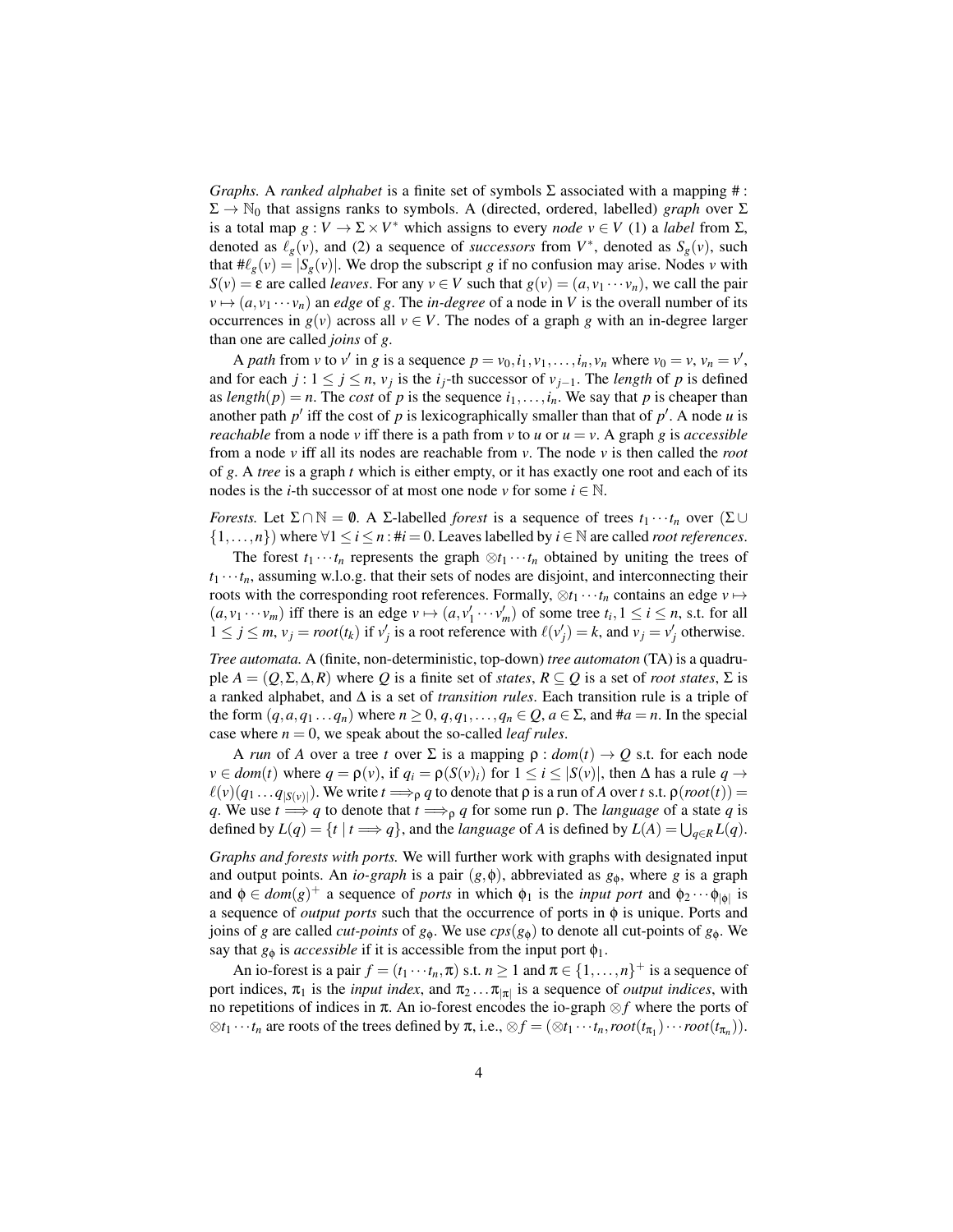*Forest automata.* A *forest automaton* (FA) over  $\Sigma$  is a pair  $F = (A_1 \cdots A_n, \pi)$  where  $n \geq 1, A_1 \cdots A_n$  is a sequence of tree automata over  $\Sigma \cup \{1, \ldots, n\}$ , and  $\pi \in \{1, \ldots, n\}^+$ is a sequence of port indices as defined for io-forests. The *forest language* of *F* is the set of io-forests  $L_f(F) = L(A_1) \times \cdots \times L(A_n) \times {\pi}$ , and the *graph language* of *F* is the set of io-graphs  $L(F) = \{ \otimes f \mid f \in L_f(F) \}.$ 

*Structured labels.* We will further work with alphabets where symbols, called *structured labels*, have an inner structure. Let Γ be a ranked alphabet of *sub-labels*, ordered by a total ordering  $\sqsubset_{\Gamma}$ . We will work with graphs over the alphabet  $2^{\Gamma}$  where for every symbol  $A \subseteq \Gamma$ , # $A = \sum_{a \in A}$  #*a*. Let  $e = v \mapsto (\{a_1, \ldots, a_m\}, v_1 \cdots v_n)$  be an edge of a graph *g* where  $n = \sum_{1 \le i \le m} \#a_i$  and  $a_1 \sqsubset_{\Gamma} a_2 \sqsubset_{\Gamma} \cdots \sqsubset_{\Gamma} a_m$ . The triple  $e\langle i \rangle = v \rightarrow (a_i, v_k \cdots v_l), 1 \le i \le m$ , from the sequence  $e(1) = v \rightarrow (a_1, v_1 \cdots v_{\text{#}a_1}), \ldots, e(m) = v \rightarrow (a_m, v_{n-\text{#}a_m+1} \cdots v_n)$  is called the *i*-th *sub-edge* of *e* (or the *i*-th sub-edge of *v* in *g*). We use  $SE(g)$  to denote the set of all sub-edges of *g*. We say that a node *v* of a graph is *isolated* if it does not appear within any sub-edge, neither as an origin (i.e.,  $\ell(v) = \emptyset$ ) nor as a target. A graph *g* without isolated nodes is unambiguously determined by *SE*(*g*) and vice versa (due to the total ordering  $\sqsubset_{\Gamma}$  and since *g* has no isolated nodes). We further restrict ourselves to graphs with structured labels and without isolated nodes.

A counterpart of the notion of sub-edges in the context of rules of TA is the notion of rule-terms, defined as follows: Given a rule  $\delta = (q, \{a_1, \ldots, a_m\}, q_1 \cdots q_n)$  of a TA over structured labels of  $2^{\Gamma}$ , *rule-terms* of  $\delta$  are the terms  $\delta(1) = a_1(q_1 \cdots q_{\text{\#}}_1), \ldots, \delta(m) =$  $a_m(q_{n-\#a_m+1}\cdots q_n)$  where  $\delta\langle i \rangle, 1 \leq i \leq m$ , is called the *i-th rule-term of*  $\delta$ .

*Forest automata of a higher level*. We let  $\Gamma_1$  be the set of all forest automata over  $2^\Gamma$  and call its elements forest automata over  $\Gamma$  *of level 1*. For  $i > 1$ , we define  $\Gamma_i$  as the set of all forest automata over ranked alphabets  $2^{\Gamma\cup\Delta}$  where  $\Delta \subseteq \Gamma_{i-1}$  is any nonempty finite set of FA of level  $i - 1$ . We denote elements of  $\Gamma_i$  as forest automata over  $\Gamma$  *of level i*. The rank #*F* of an FA *F* in these alphabets is the number of its output port indices. When used in an FA *F* over  $2^{\Gamma \cup \Delta}$ , the forest automata from  $\Delta$  are called *boxes* of *F*. We write  $\Gamma_*$  to denote  $\bigcup_{i\geq 0} \Gamma_i$  and assume that  $\Gamma_*$  is ordered by some total ordering  $\Box_{\Gamma_*}$ .

An FA *F* of a higher level over Γ accepts graphs where forest automata of lower levels appear as sub-labels. To define the semantics of *F* as a set of graphs over  $\Gamma$ , we need the following operation of *sub-edge replacement* where a sub-edge of a graph is substituted by another graph. Intuitively, the sub-edge is removed, and its origin and targets are identified with the input and output ports of the substituted graph, respectively.

Formally, let *g* be a graph with an edge  $e \in g$  and its *i*-th sub-edge  $e\langle i \rangle = v_1 \rightarrow$  $(a, v_2 \cdots v_n), 1 \le i \le |S_g(v_1)|$ . Let  $g'_\phi$  be an io-graph with  $|\phi| = n$ . Assume w.l.o.g. that *dom*(*g*)∩*dom*(*g*<sup>'</sup>) = 0. The sub-edge *e*\*i*) can be replaced by *g*<sup>'</sup> provided that ∀1 ≤ *j* ≤ *n* :  $\ell_g(v_j) ∩ \ell_{g'}(\phi_j) = ∅$ , which means that the node  $v_j ∈ dom(g)$  and the corresponding port  $\phi_j \in \text{dom}(g')$  do not have successors reachable over the same symbol. If the replacement can be done, the result, denoted  $g[g'_\phi/e(i)]$ , is the graph  $g_n$  in the sequence *g*<sub>0</sub>,...,*g<sub>n</sub>* of graphs defined as follows: *SE*(*g*<sub>0</sub>) = *SE*(*g*)∪*SE*(*g*<sup>'</sup>) \ {*e*\*i*}}, and for each *j* : 1 ≤ *j* ≤ *n*, the graph *g<sub>j</sub>* arises from *g<sub>j-1</sub>* by (1) deriving a graph *h* by replacing the origin of the sub-edges of the *j*-th port  $\phi_j$  of  $g'$  by  $v_j$ , (2) redirecting edges leading to  $\phi_j$  to  $v_j$ , i.e., replacing all occurrences of  $\phi_j$  in *img*(*h*) by  $v_j$ , and (3) removing  $\phi_j$ .

If the symbol *a* above is an FA and  $g'_{\phi} \in L(a)$ , we say that  $h = g[g'_{\phi}/e\langle i \rangle]$  is an *unfolding* of *g*, written  $g \prec h$ . Conversely, we say that *g* arises from *h* by *folding*  $g'_\phi$  into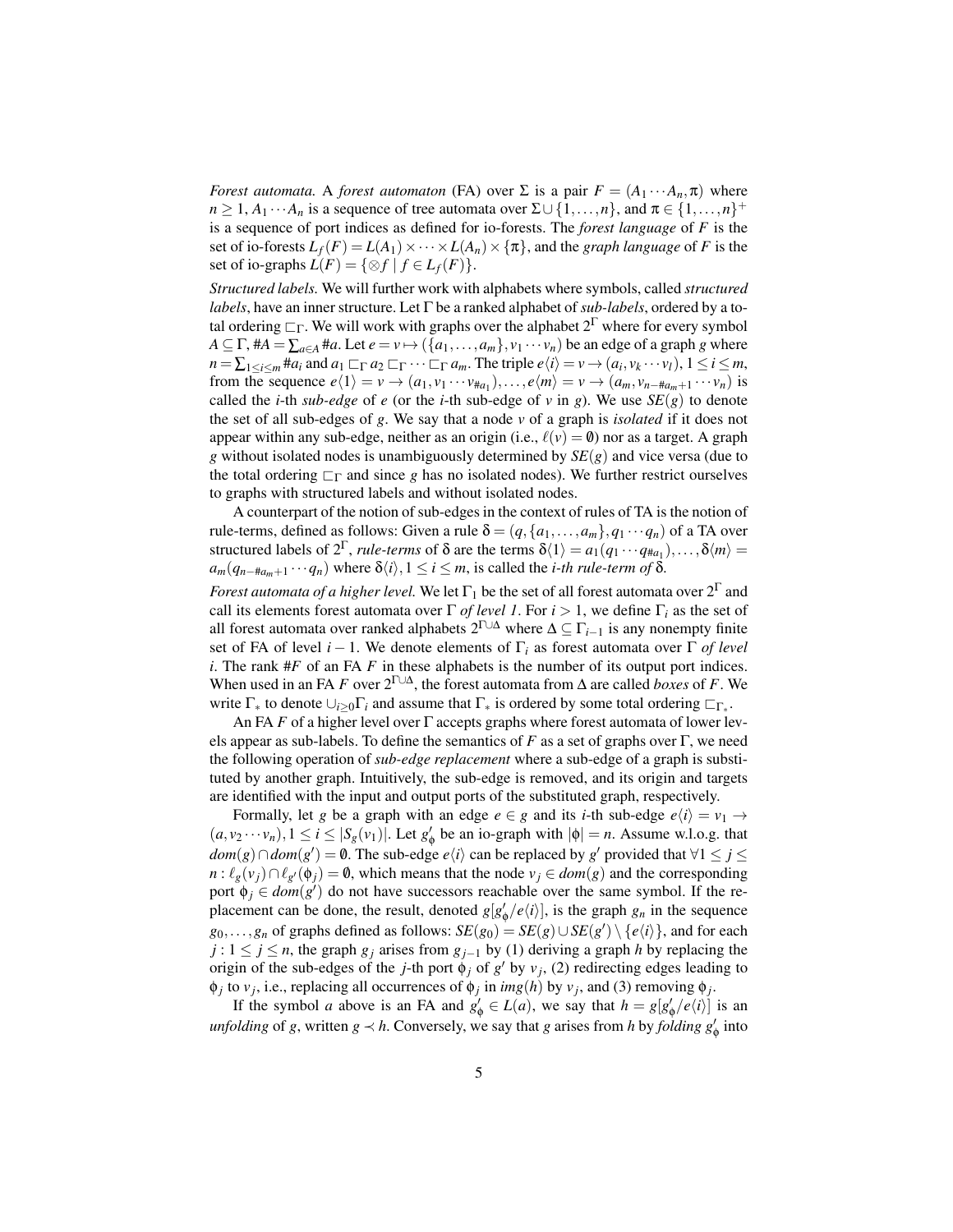*e* $\langle i \rangle$ . Let ≺<sup>∗</sup> be the reflexive transitive closure of  $\prec$ . The Γ-semantics of *g* is then the set of graphs *g*' over  $\Gamma$  s.t.  $g \prec^* g'$ , denoted  $[[g]]_{\Gamma}$ , or just  $[[g]]$  if no confusion may arise. For an FA *F* of a higher level over  $\Gamma$ , we let  $\llbracket F \rrbracket = \bigcup_{g_{\phi} \in L(F)} (\llbracket g \rrbracket \times \{\phi\}).$ 

*Canonicity.* We call an io-forest  $f = (t_1 \cdots t_n, \pi)$  *minimal* iff the roots of the trees  $t_1 \cdots t_n$ are the cut-points of ⊗*f* . A minimal forest representation of a graph is unique up to reordering of  $t_1 \cdots t_n$ . Let the *canonical ordering* of cut-points of  $\otimes f$  be defined by the cost of the cheapest paths leading from the input port to them. We say that *f* is *canonical* iff it is minimal,  $\otimes f$  is accessible, and the trees within  $t_1 \cdots t_n$  are ordered by the canonical ordering of their roots (which are cut-points of ⊗*f*). A canonical forest is thus a unique representation of an accessible io-graph. We say that an FA *respects canonicity* iff all forests from its forest language are canonical. Respecting canonicity makes it possible to efficiently test FA language inclusion by testing TA language inclusion of the respective components of two FA. This method is precise for FA of level 1 and sound (not always complete) for FA of a higher level [\[6\]](#page-15-0).

In practice, we keep automata in the so called *state uniform* form, which simplifies maintaining of the canonicity respecting form [\[6\]](#page-15-0) (and it is also useful when abstracting and "folding", as discussed in the following). It is defined as follows. Given a node *v* of a tree *t* in an io-forest, we define its *span* as the pair  $(\alpha, V)$  where  $\alpha \in \mathbb{N}^*$  is the sequence of labels of root references reachable from the root of *t* ordered according to the prices of the cheapest paths to them, and  $V \subseteq \mathbb{N}$  is the set of labels of references which occur more than once in *t*. The state uniform form then requires that all nodes of forests from  $L(F)$  that are labelled by the same state *q* in some accepting run of *F* have the same span, which we denote by *span*(*q*).

## 3 FA-based Shape Analysis

We now provide a high-level overview of the main loop of our shape analysis. The analysis automatically discovers memory safety errors (such as invalid dereferences of null or undefined pointers, double frees, or memory leaks) and provides an FArepresented over-approximation of the sets of heap configurations reachable at each program line. We consider sequential non-recursive C programs manipulating the heap. Each heap cell may have several *pointer selectors* and *data selectors* from some finite data domain (below, *PSel* denotes the set of pointer selectors, *DSel* denotes the set of data selectors, and  $D$  denotes the data domain).

*Heap representation.* A single heap configuration is encoded as an io-graph  $g_{\text{sf}}$  over the ranked alphabet of structured labels  $2^{\Gamma}$  with sub-labels from the ranked alphabet  $\Gamma =$ *PSel*∪(*DSel*× $\mathbb{D}$ ) with the ranking function that assigns each pointer selector 1 and each data selector 0. In this graph, an allocated memory cell is represented by a node *v*, and its internal structure of selectors is given by a label  $\ell_g(\nu) \in 2^\Gamma$ . Values of data selectors are stored directly in the structured label of a node as sub-labels from  $DSel \times \mathbb{D}$ , so, e.g., a singly linked list cell with the data value 42 and the successor node *xnext* may be represented by a node *x* such that  $\ell_g(x) = {\text{next}(x_{next}),(\text{data},42)(\epsilon)}$ . Selectors with undefined values are represented such that the corresponding sub-labels are not in  $\ell_g(x)$ . The null value is modelled as the special node null such that  $\ell_g(\text{null}) = \emptyset$ . The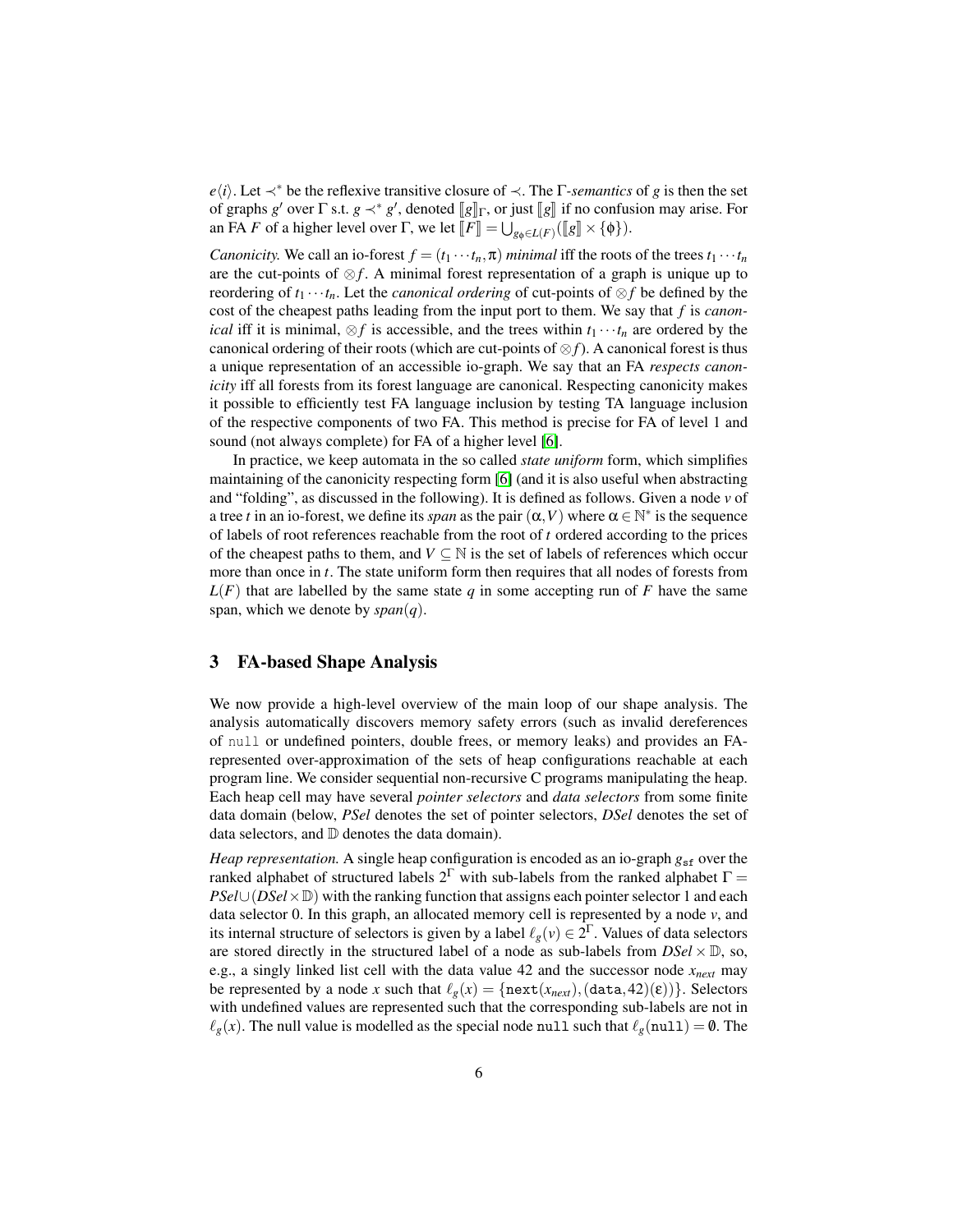input port sf represents a special node that contains the *stack frame* of the analysed function, i.e. a structure where selectors correspond to variables of the function.

In order to represent (infinite) *sets* of heap configurations, we use state uniform FA of a higher level to represent sets of canonical io-forests representing the heap configurations. The FA used as boxes are learnt during the analysis using the learning algorithm presented in Sec. [4.](#page-6-0)

*Symbolic Execution.* The verification procedure performs standard abstract interpretation with the abstract domain consisting of sets of state uniform FA (a single FA does not suffice as FA are not closed under union) representing sets of heap configurations at particular program locations. The computation starts from the initial heap configuration given by an FA for the io-graph  $g_{sf}$  where  $g$  comprises two nodes: null and  $sf$ where  $\ell_g(\text{sf}) = \emptyset$ . The computation then executes abstract transformers corresponding to program statements until the sets of FA held at program locations stabilise. We note that abstract transformers corresponding to pointer manipulating statements are exact. Executing the abstract transformer  $\tau_{op}$  over a set of FA  $S$  is performed separately for every  $F \in S$ . Some of boxes are first *unfolded* to uncover the accessed part of the heaps, then the update is performed. The detailed description of these steps can be found in [\[7\]](#page-15-11).

At junctions of program paths, the analysis computes unions of sets of FA. At loop points, the union is followed by widening. The widening is performed by applying box *folding* and *abstraction* repeatedly in a loop on each FA from *S* until the result stabilises. An elaboration of these two operations, described in detail in Sec. [4](#page-6-0) and [5](#page-12-0) respectively, belongs to the main contribution of the presented paper.

## <span id="page-6-0"></span>4 Learning of Boxes

Sets of graphs with an unbounded number of joins can only be described by FA with the help of boxes. In particular, boxes allow one to replace (multiple) incoming sub-edges of a join by a single sub-edge, and hence lower the in-degree of the join. Decreasing the in-degree to 1 turns the join into an ordinary node. When a box is then used in a cycle of an FA, it effectively generates an unbounded number of joins.

The boxes are introduced by the operation of *folding* of an FA *F* which transforms *F* into an FA *F*' and a box *B* used in *F*' such that  $\llbracket F \rrbracket = \llbracket F' \rrbracket$ . However, the graphs in *I*(*E'*) may contain less igins since some of them are hidden in the box *B*, which in  $L(F')$  may contain less joins since some of them are hidden in the box  $B$ , which encodes a set of subgraphs containing a join and appearing repeatedly in the graphs of  $L(F)$ . Before we explain folding, we give a characterisation of subgraphs of graphs of  $L(F)$  which we want to fold into a box *B*. Our choice of the subgraphs to be folded is a compromise between two high-level requirements. On the one hand, the folded subgraphs should contain incoming edges of joins and be as simple as possible in order to be reusable. On the other hand, the subgraphs should not be too small in order not to have to be subsequently folded within other boxes (in the worst case, leading to generation of unboundedly nested boxes). Ideally, the hierarchical structuring of boxes should respect the natural hierarchical structuring of the data structures being handled since if this is not the case, unboundedly many boxes may again be needed.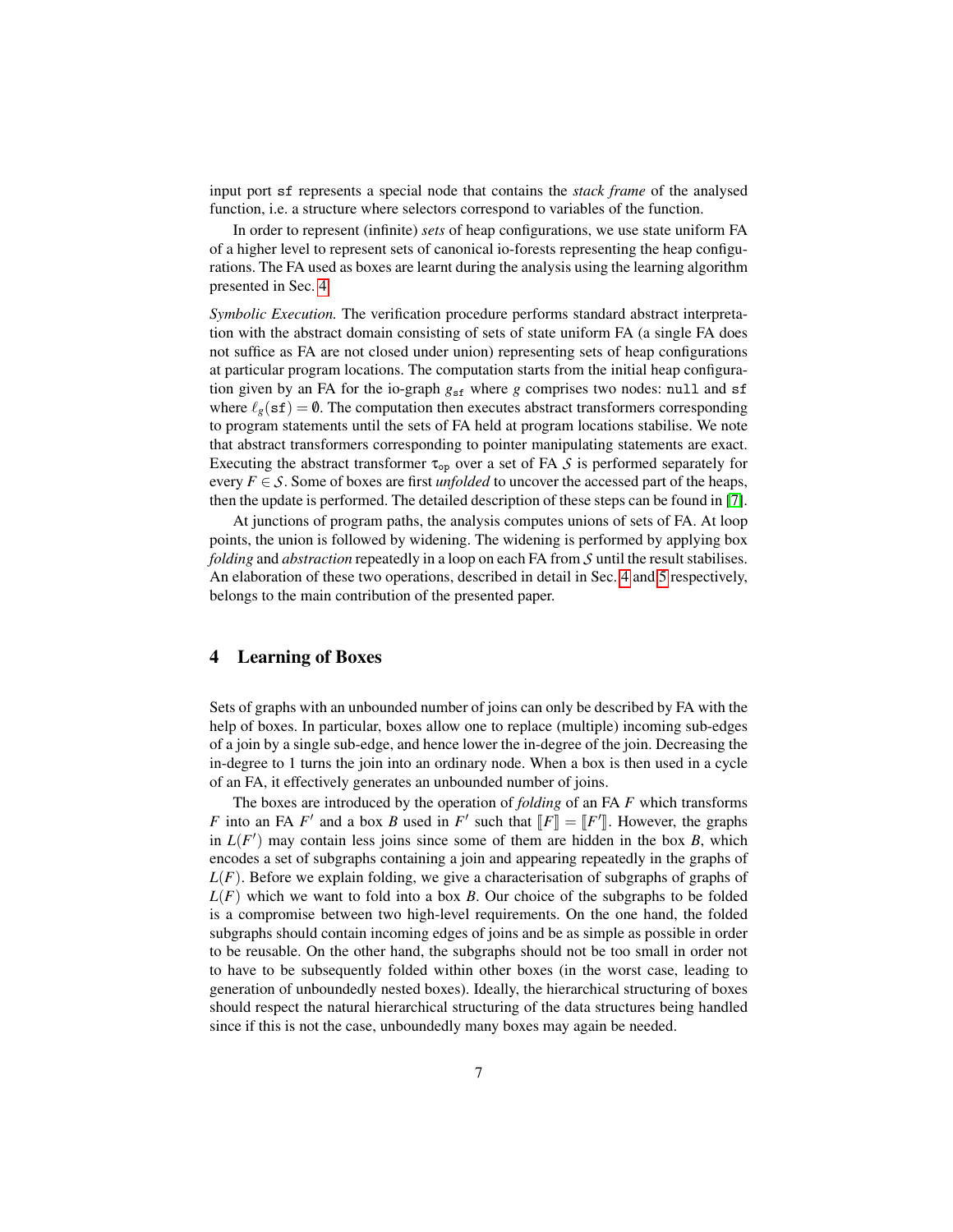#### <span id="page-7-1"></span>4.1 Knots of Graphs

A graph *h* is a *subgraph* of a graph *g* iff  $SE(h) \subseteq SE(g)$ . The *border* of *h* in *g* is the subset of the set  $dom(h)$  of nodes of *h* that are incident with sub-edges in  $SE(g) \setminus SE(h)$ . A *trace* from a node *u* to a node *v* in a graph *g* is a set of sub-edges  $t = \{e_0, \ldots, e_n\} \subseteq SE(g)$ such that  $n \geq 1$ ,  $e_0$  is an outgoing sub-edge of *u*,  $e_n$  is an incoming sub-edge of *v*, the origin of  $e_i$  is one of the targets of  $e_{i-1}$  for all  $1 \le i \le n$ , and no two sub-edges have the same origin. We call the origins of  $e_1, \ldots, e_n$  the *inner nodes* of the trace. A trace from *u* to *v* is *straight* iff none of its inner nodes is a cut-point. A *cycle* is a trace from a node *v* to *v*. A *confluence* of  $g_{\phi}$  is either a cycle of  $g_{\phi}$  or it is the union of two disjoint traces starting at a node *u*, called the *base*, and ending in the node *v*, called the *tip* (for a cycle, the base and the tip coincide).

Given an io-graph *g*φ, the *signature* of a sub-graph *h* of *g* is the minimum subset *sig*(*h*) of *cps*( $g_{\phi}$ ) that (1) contains *cps*( $g_{\phi}$ ) ∩ *dom*(*h*) and (2) all nodes of *h*, except

the nodes of  $sig(h)$  themselves, are reachable by straight traces from *sig*(*h*). Intuitively, *sig*(*h*) contains all cut-points of *h* plus the closest cut-points to *h* which lie outside of *h* but which are needed so that all nodes of *h* are reachable from the signature. Consider the example of the graph  $g_u$  in Fig. [2](#page-7-0) in which cutpoints are represented by  $\bullet$ . The signature of  $g_u$  is the set  $\{u, v\}$ . The signature of the highlighted subgraph *h* is also equal to

<span id="page-7-0"></span>

Fig. 2: Closure.  $\{u, v\}$ . Given a set  $U \subseteq \text{cps}(g_{\phi})$ , a *confluence of U* is a confluence of  $g_{\phi}$  with the signature within  $U$ . Intuitively, the confluence of a set of cut-points  $U$  is a confluence whose cut-points belong to *U* plus in case the base is not a cut-point, then the closest cut-point from which the base is reachable is also from *U*. Finally, the *closure* of *U* is the smallest subgraph *h* of  $g_{\phi}$  that (1) contains all confluences of *U* and (2) for every inner node *v* of a straight trace of *h*, it contains all straight traces from *v* to leaves of *g*. The closure of the signature  $\{u, v\}$  of the graph  $g_u$  in Fig. [2](#page-7-0) is the highlighted subgraph *h*. Intuitively, Point 1 includes into the closure all nodes and sub-edges that appear on straight traces between nodes of *U* apart from those that do not lie on any confluence (such as node *u* in Fig. [2\)](#page-7-0). Note that nodes *x* and *y* in Fig. [2,](#page-7-0) which are leaves of *gu*, are not in the closure as they are not reachable from an inner node of any straight trace of *h*. The *closure of a subgraph h* of *g*<sup>φ</sup> is the closure of its signature, and *h* is *closed* iff it equals its closure.

<span id="page-7-2"></span>*Knots.* For the rest of Sec. [4.1,](#page-7-1) let us fix an io-graph  $g_{\phi} \in L(F)$ . We now introduce the notion of a knot which summarises the desired properties of a subgraph *k* of *g* that is to be folded into a box. A *knot k* of  $g_{\phi}$  is a subgraph of *g* such that: (1) *k* is a confluence,  $(2)$  *k* is the union of two knots with intersecting sets of sub-edges, or  $(3)$  *k* is the closure of a knot. A *decomposition* of a knot *k* is a set of knots such that the union of their sub-edges equals  $SE(k)$ . The *complexity of a decomposition* of k is the maximum of sizes of signatures of its elements. We define the *complexity of a knot* as the minimum of the complexities of its decompositions. A knot *k* of complexity *n* is an *optimal knot of complexity n* if it is maximal among knots of complexity *n* and if it has a root. The root must be reachable from the input port of  $g_{\phi}$  by a trace that does not intersect with sub-edges of the optimal knot. Notice that the requirement of maximality implies that optimal knots are closed.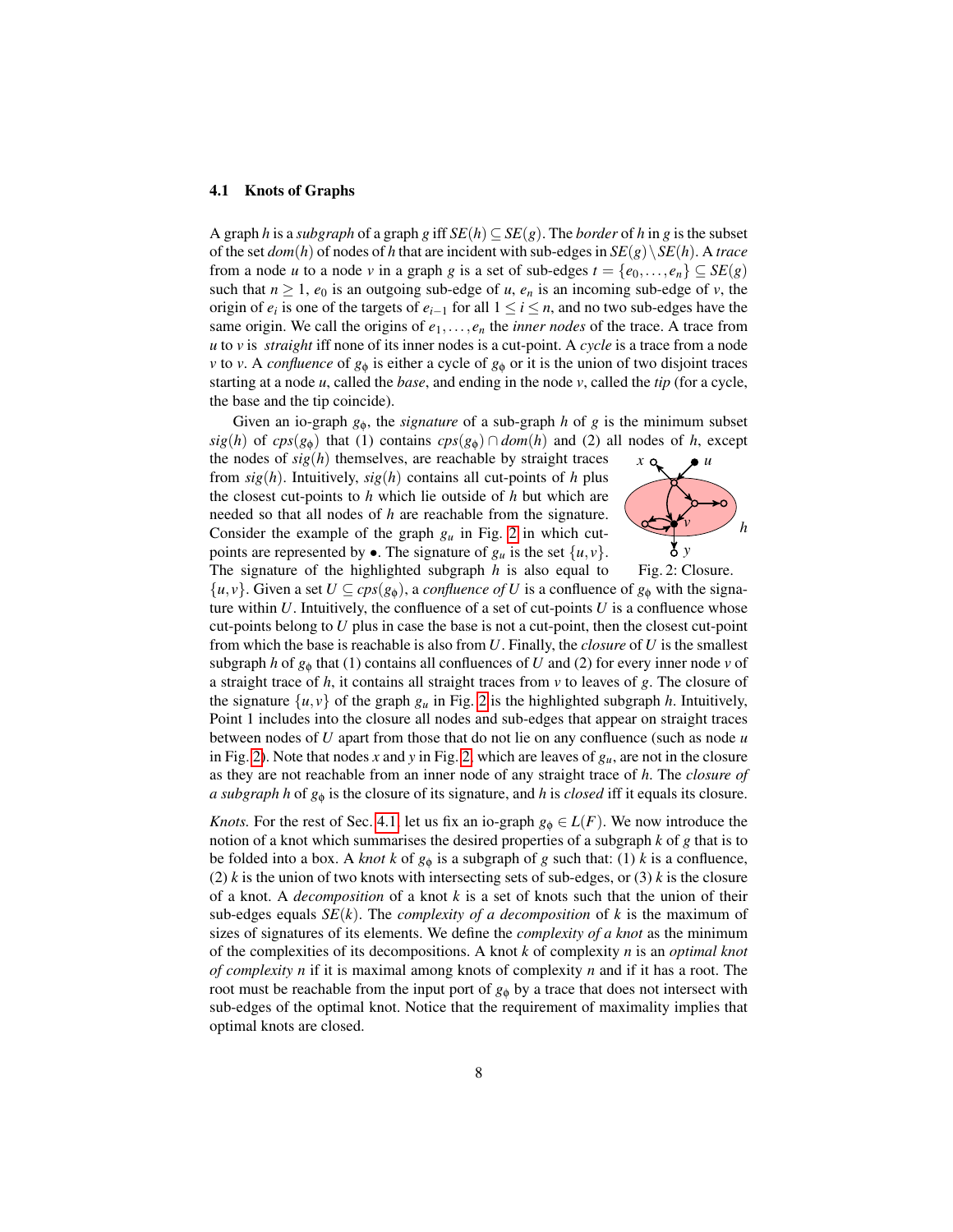The following lemma, proven in [\[7\]](#page-15-11), implies that optimal knots are uniquely identified by their signatures, which is crucial for the folding algorithm presented later.

#### Lemma 1. *The signature of an optimal knot of g*<sup>φ</sup> *equals the signature of its closure.*

Next, we explain what is the motivation behind the notion of an optimal knot:

*Confluences.* As mentioned above, in order to allow one to eliminate a join, a knot must contain some join *v* together with at least one incoming sub-edge in case the knot is based on a loop and at least two sub-edges otherwise. Since  $g_{\phi}$  is accessible (meaning that there do not exist any traces that cannot be extended to start from the same node), the edge must belong to some confluence  $c$  of  $g_{\phi}$ . If the folding operation does not fold the entire  $c$ , then a new join is created on the border of the introduced box: one of its incoming sub-edges is labelled by the box that replaces the folded knot, another one is the last edge of one of the traces of *c*. Confluences are therefore the smallest subgraphs that can be folded in a meaningful way.

Uniting knots. If two different confluences  $c$  and  $c'$  share an edge, then after folding  $c$ , the resulting edge shares with  $c'$  two nodes (at least one being a target node), and thus *c'* contains a join of *g*φ. To eliminate this join too, both confluences must be folded together. A similar reasoning may be repeated with knots in gen-

<span id="page-8-0"></span>

Fig. 3: A list with head pointers.

eral. Usefulness of this rule may be illustrated by an example of the set of lists with head pointers. Without uniting, every list would generate a hierarchy of knots of the same depth as the length of the list, as illustrated in Fig. [3.](#page-8-0) This is clearly impractical since the entire set could not be represented using finitely many boxes. Rule [2](#page-7-2) unites all knots into one that contains the entire list, and the set of all such knots can then be represented by a single FA (containing a loop accepting the inner nodes of the lists).

*Complexity of knots.* The notion of complexity is introduced to limit the effect of Rule [2](#page-7-2) of the definition of a knot, which unites knots that share a sub-edge, and to hopefully make it follow the natural hierarchical structuring of data structures. Consider, for instance, the case of singly-linked lists (SLLs) of cyclic doubly-linked lists (DLLs). In this case, it is natural to first fold the particular segments of the DLLs (denoted as DLSs below), i.e., to introduce a box for a single pair of next and prev pointers. This way, one effectively obtains SLLs of cyclic SLLs. Subsequently, one can fold the cyclic SLLs into a higher-level box. However, uniting all knots with a common sub-edge would create knots that contain entire cyclic DLLs (requiring unboundedly many joins inside the box). The reason is that in addition to the confluences corresponding to DLSs, there are confluences which traverse the entire cyclic DLLs and that share sub-edges with all DLSs (this is in particular the case of the two circular sequences consisting solely of next and prev pointers respectively). To avoid the undesirable folding, we exploit the notion of complexity and fold graphs in successive rounds. In each round we fold all optimal knots with the smallest complexity (as described in Sec. [4.2\)](#page-9-0), which should correspond to the currently most nested, not yet folded, sub-structures. In the previous example, the algorithm starts by folding DLSs of complexity 2, because the complexity of the confluences in cyclic DLLs is given by the number of the DLSs they traverse.

*Closure of knots.* The closure is introduced for practical reasons. It allows one to identify optimal knots by their signatures, which is then used to simplify automata constructions that implement folding on the level of FA (cf. Sec. [4.2\)](#page-9-0).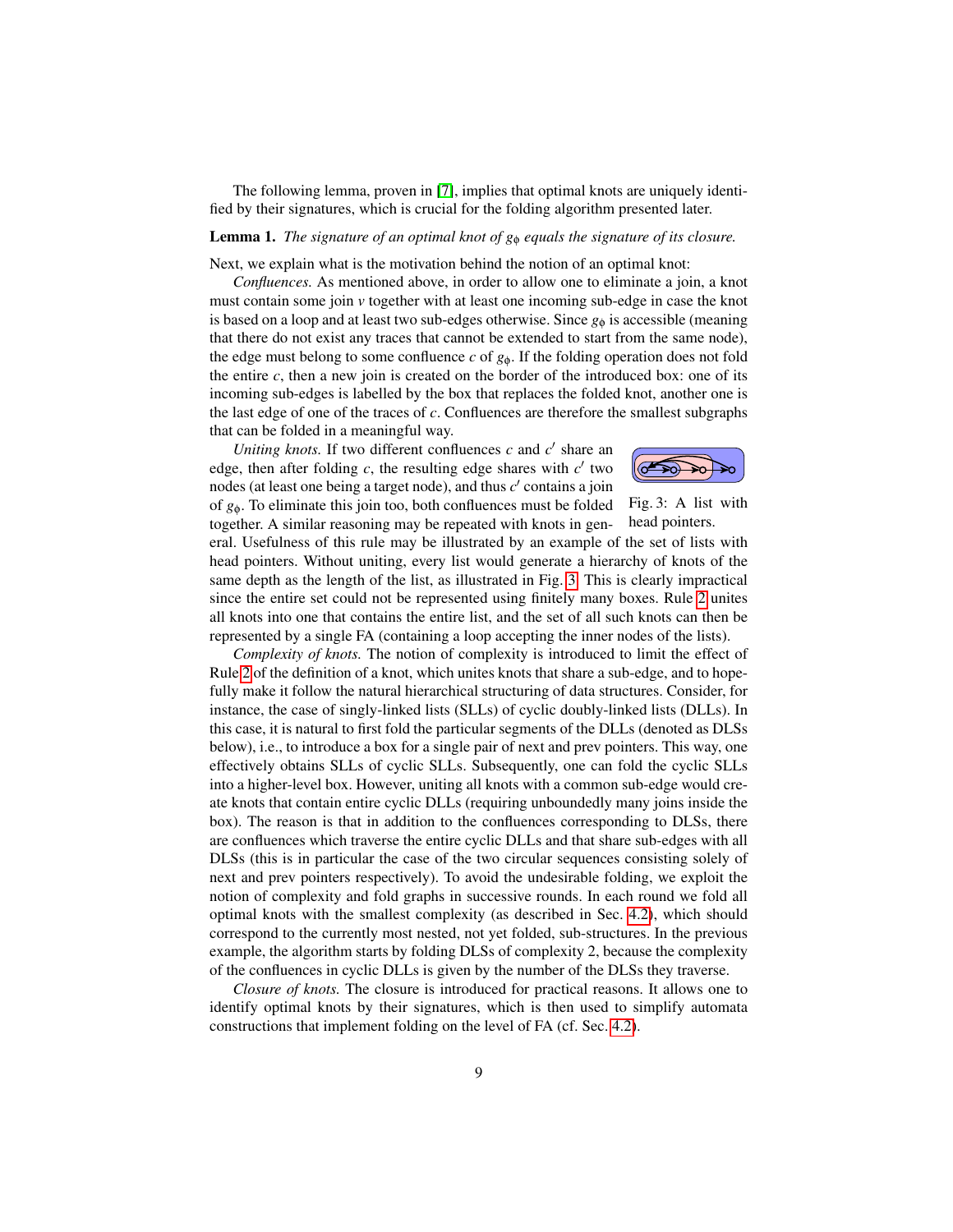*Root of an optimal knot.* The requirement for an optimal knot *k* to have a root is to guarantee that if an io-graph  $h_{\psi}$  containing a box *B* representing *k* is accessible, then the io-graph  $h_w[k/B]$  emerging by substituting k for a sub-edge labelled with *B* is accessible, and vice versa. It is also a necessary condition for the existence of a canonical forest representation of the knot itself (since one needs to order the cut-points w.r.t. the prices of the paths leading to them from the input port of the knot).

#### <span id="page-9-0"></span>4.2 Folding in the Abstraction Loop

In this section, we describe the operation of folding together with the main abstraction loop of which folding is an integral part. The pseudo-code of the main abstraction loop is shown in Alg. [1.](#page-9-1) The algorithm modifies a set of FA until it reaches a fixpoint. Folding on line [5](#page-9-2) is a sub-procedure of the algorithm which looks for substructures of FA that accept optimal knots, and replaces these substructures by boxes that represent the corre-

1 *Unfold solitaire boxes* 2 repeat

- 3 *Normalise*
- 4 *Abstract*
- <span id="page-9-2"></span>5 *Fold*
- <sup>6</sup> until *fixpoint*
- <span id="page-9-1"></span>Alg. 1: Abstraction Loop

sponding optimal knots. The operation of folding is itself composed of four consecutive steps: *Identifying indices*, *Splitting*, *Constructing boxes*, and *Applying boxes*. For space reasons, we give only an overview of the steps of the main abstraction loop and folding. Details may be found in [\[7\]](#page-15-11).

*Unfolding of solitaire boxes.* Folding is in practice applied on FA that accept partially folded graphs (only some of the optimal knots are folded). This may lead the algorithm to hierarchically fold data

structures that are not hierarchical, causing the symbolic execution not to terminate. For example, consider a program that creates a DLL of an arbitrary length. Whenever a new DLS is attached, the folding algorithm would enclose it into a box together with the tail which was folded previously. This would lead to creation of a hierarchical structure of an unbounded depth (see Fig. [4\)](#page-9-3), which would cause the symbolic execution to never reach a fixpoint. Intuitively, this is a situation when a repetition of subgraphs may be expressed by an automaton loop that iterates a box, but it is instead misinterpreted as a recursive nesting of graphs. This situation may happen when a newly created box contains another box that cannot be iterated since it does not appear on a loop (e.g, in Fig. [4](#page-9-3) there is always one occurrence of a box encoding a shorter DLL fragment inside a higher-level box). This issue is addressed in the presented algorithm by first unfolding all occurrences of boxes that are not iterated by automata loops before folding is started.

*Normalising.* We define the *index* of a cut-point  $u \in cps(g_0)$  as its position in the canonical ordering of cut-points of *g*φ, and the *index* of a closed subgraph *h* of *g*<sup>φ</sup> as the set of indices of the cut-points in  $sig(h)$ . The folding algorithm expects the input FA  $F$  to satisfy the property that all io-graphs of  $L(F)$  have the same indices of closed knots. The reason is that folding starts by identifying the index of an optimal knot of an arbitrary io-graph from  $L(F)$ , and then it creates a box which accepts all closed subgraphs of the io-graphs from  $g_{\phi}$  with the same index. We need a guarantee that *all* these subgraphs are indeed optimal knots. This guarantee can be achieved if the io-graphs from *L*(*F*) have equivalent interconnections of cut-points, as defined below.

<span id="page-9-3"></span>

Fig. 4: DLL.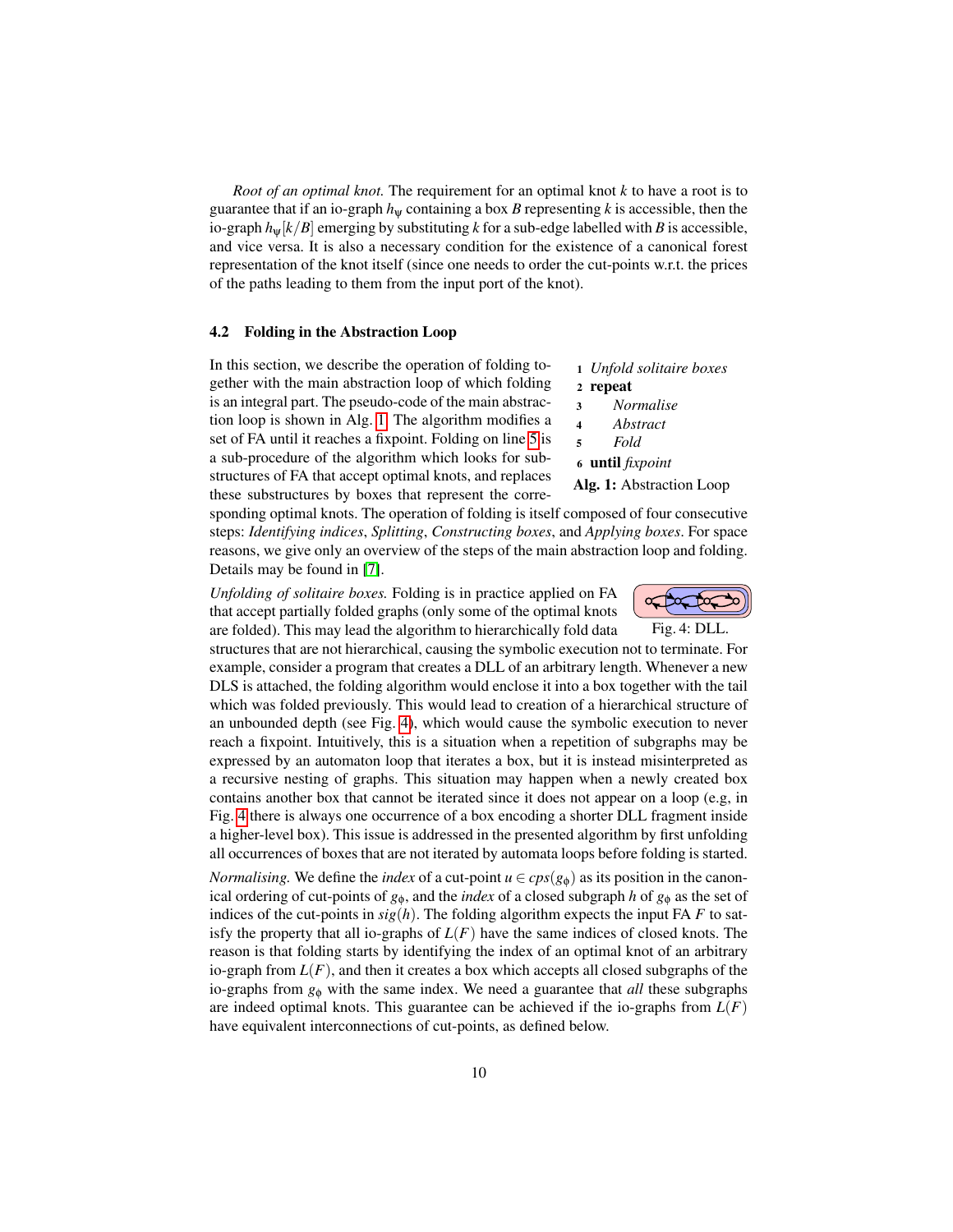We define the relation ∼<sub>*g*φ</sub>⊆ N × N between indices of closed knots of *g*<sub>φ</sub> such that *N* ∼*g*<sup> $\phi$ </sup> *N*<sup>*'*</sup> iff there is a closed knot *k* of *g*<sup> $\phi$ </sup> with the index *N* and a closed knot *k*<sup>*'*</sup> with the index  $N'$  such that  $k$  and  $k'$  have intersecting sets of sub-edges. We say that two io-graphs *g*<sub>φ</sub> and *h*<sub>Ψ</sub> are *interconnection equivalent* iff  $\sim_{g_{\phi}} = \sim_{h_{\Psi}}$ .

#### <span id="page-10-0"></span>Lemma 2. *Interconnection equivalent io-graphs have the same indices of optimal knots.*

Interconnection equivalence of all io-graphs in the language of an FA *F* is achieved by transforming *F* to the *interconnection respecting form*. This form requires that the language of every TA of the FA consists of interconnection equivalent trees (when viewing root references and roots as cut-points with corresponding indices). The transformation is described in [\[7\]](#page-15-11). The normalisation step also includes a transformation into the state uniform and canonicity respecting form.

*Abstraction.* We use abstraction described in Sec. [5](#page-12-0) that preserves the canonicity respecting form of TA as well as their state uniformity. It may break interconnection uniformity, in which case it is followed by another round of normalisation. Abstraction is included into each round of folding for the reason that it leads to learning more general boxes. For instance, an FA encoding a cyclic list of one particular length is first abstracted into an FA encoding a set of cyclic lists of all lengths, and the entire set is then folded into a single box.

*Identifying indices.* For every FA F entering this sub-procedure, we pick an arbitrary io-graph  $g_{\phi} \in L(F)$ , find all its optimal knots of the smallest possible complexity *n*, and extract their indices. By Lemma [2](#page-10-0) and since *F* is normalised, indices of the optimal knots are the same for all io-graphs in  $L(F)$ . For every found index, the following steps fold all optimal knots with that index at once. Optimal knots of complexity *n* do not share sub-edges, the order in which they are folded is therefore not important.

*Splitting.* For an FA  $F = (A_1 \cdots A_n, \pi)$  and an index *I* of an optimal knot found in the previous step, splitting transforms *F* into a (set of) new FA with the same language. The nodes of the borders of *I*-indexed optimal knots of io-graphs from *L*(*F*) become roots of trees of io-forests accepted by the new FA. Let  $s \in I$  be a position in *F* such that the *s*-indexed cut-points of io-graphs from *L*(*F*) reach all the other *I*-indexed cut-points. The index *s* exists since an optimal knot has a root. Due to the definition of the closure, the border contains all *I*-indexed cut-points, with the possible exception of *s*. The *s*-th cut-point may be replaced in the border of the *I*-indexed optimal knot by the base *e* of the *I*-indexed confluence that is the first one reached from the *s*-th cut-point by a straight path. We call *e* the *entry*. The entry *e* is a root of the optimal knot, and the *s*-th cut-point is the only *I*-indexed cut-point that might be outside the knot. If *e* is indeed different from the *s*-th cut-point, then the *s*-th tree of forests accepted by *F* must be split into two trees in the new FA: The subtree rooted at the entry is replaced by a reference to a new tree. The new tree then equals the subtree of the original *s*-th tree rooted at the entry.

The construction is carried out as follows. We find all states and all of their rules that accept entry nodes. We denote such states and rules as entry states and rules. For every entry state q, we create a new FA  $F_q^0$  which is a copy of F but with the *s*-th TA  $A_s$  split to a new *s*-th TA  $A'_s$  and a new  $(n+1)$ -th TA  $A_{n+1}$ . The TA  $A'_s$  is obtained from  $A_s$  by changing the entry rules of *q* to accept just a reference to the new  $(n+1)$ -th root and by removing entry rules of all other entry states (the entry states are processed separately in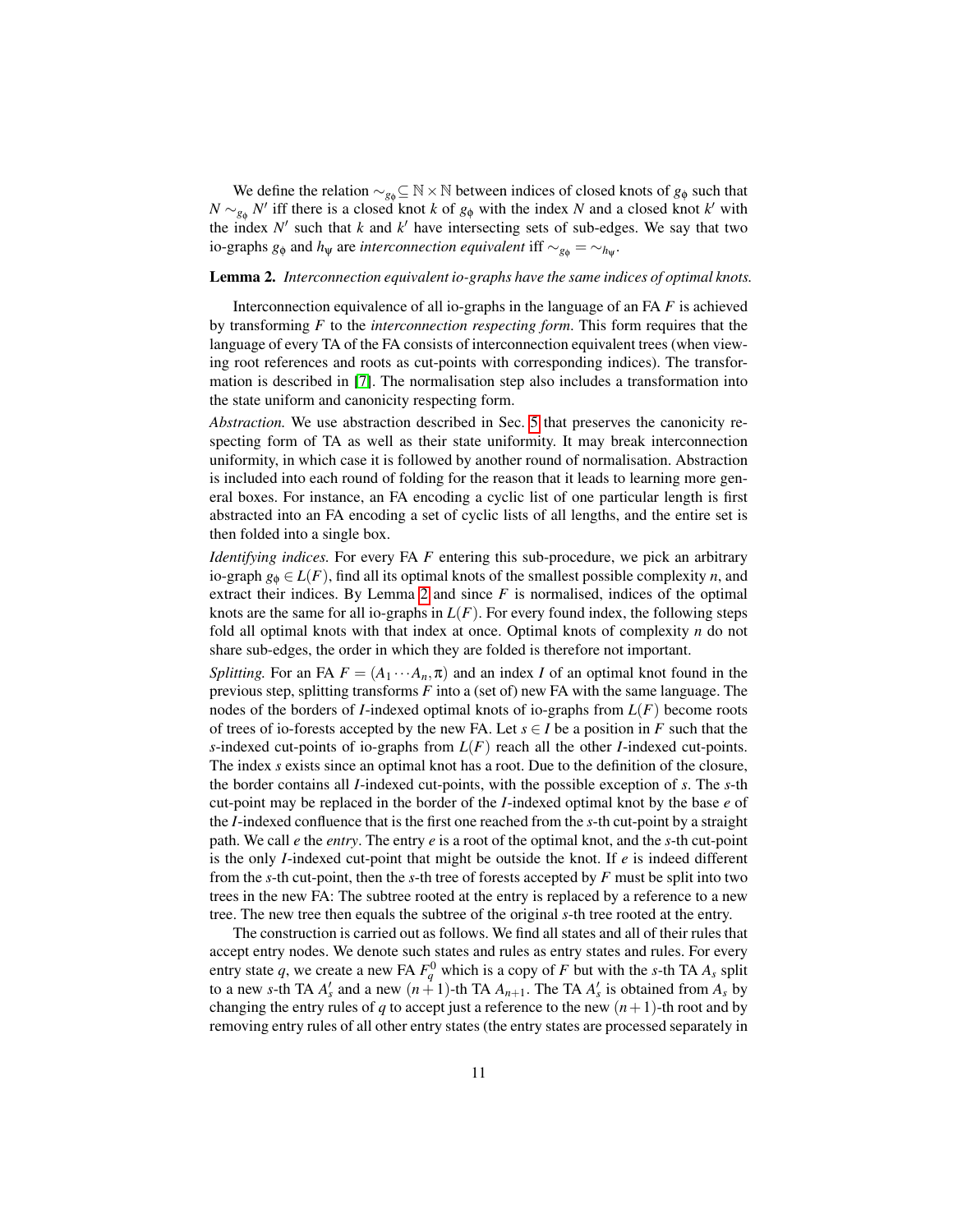<span id="page-11-0"></span>

Fig. 5: Creation of  $F_q$  and  $B_q$  from  $F_q^0$ . The subtrees that contain references  $i, j \in J$  are taken into  $B_q$ , and replaced by the  $B_q$ -labelled sub-edge in  $F_q$ .

order to preserve possibly different contexts of entry nodes accepted at different states). The new TA  $A_{n+1}$  is a copy of  $A_s$  but with the only accepting state being q. Note that the construction is justified since due to state uniformity, each node that is accepted by an entry rule and that does not appear below a node that is also accepted by an entry rule is an entry node. In the result, the set  $J = (I \setminus \{s\}) \cup \{n+1\}$  contains the positions of the trees of forests of  $F_q^0$  rooted at the nodes of the borders of *I*-indexed optimal knots.

*Constructing boxes.* For every  $F_q^0$  and *J* being the result of splitting *F* according to an index *I*, a box  $B_q$  is constructed from  $F_q^0$ . We transform TA of  $F_q^0$  indexed by the elements of *J*. The resulting TA will accept the original trees up to that the roots are stripped from the children that cannot reach a reference to *J*. To turn these TA into an FA accepting optimal knots with the index *I*, it remains to order the obtained TA and define port indices, which is described in detail in [\[7\]](#page-15-11). Roughly, the input index of the box will be the position *j* to which we place the modified  $(n+1)$ -th TA of  $F_q^0$  (the one that accepts trees rooted at the entry). The output indices are the positions of the TA with indices  $J \setminus \{j\}$  in  $F_q^0$  which accept trees rooted at cut-points of the border of the optimal knots.

*Applying boxes.* This is the last step of folding. For every  $F_q^0$ , *J*, and  $B_q$  which are the result of splitting *F* according to an index *I*, we construct an FA  $F_q$  that accepts graphs of *F* where knots enclosed in  $B_q$  are substituted by a sub-edge with the label  $B_q$ . It is created from  $F_q^0$  by (1) leaving out the parts of root rules of its TA that were taken into  $B_q$ , and (2) adding the rule-term  $B_q(r_1,\ldots,r_m)$  to the rule-terms of root rules of the  $(n+1)$ -th component of  $F_q^0$  (these are rules used to accept the roots of the optimal knots enclosed in  $B_q$ ). The states  $r_1, \ldots, r_m$  are fresh states that accept root references to the appropriate elements of  $J$  (to connect the borders of knots of  $B_q$  correctly to the graphs of  $F_q$ —the details may be found in [\[7\]](#page-15-11)). The FA  $F_q$  now accepts graphs where optimal knots of graphs of  $L(F)$  with the signature *I* are hidden inside  $B_q$ . Creation of  $B_q$  and of its counterpart  $F_q$  from  $F_q^0$  is illustrated in Fig. [5](#page-11-0) where  $i, j, \ldots \in J$ .

During the analysis, the discovered boxes must be stored in a database and tested for equivalence with the newly discovered ones since the alphabets of FA would otherwise grow with every operation of folding *ad infinitum*. That is, every discovered box is given a unique name, and whenever a semantically equivalent box is folded, the newly created edge-term is labelled by that name. This step offers an opportunity for introducing another form of acceleration of the symbolic computation. Namely, when a box *B* is found by the procedure described above, and another box *B*' with a name *N* s.t.  $[[B']] \subseteq [[B]]$  is already in the database, we associate the name *N* with *B* instead of with *B'* and restart the already in the database, we associate the name  $N$  with  $B$  instead of with  $B'$  and restart the analysis (i.e., start the analysis from the scratch, remembering just the updated database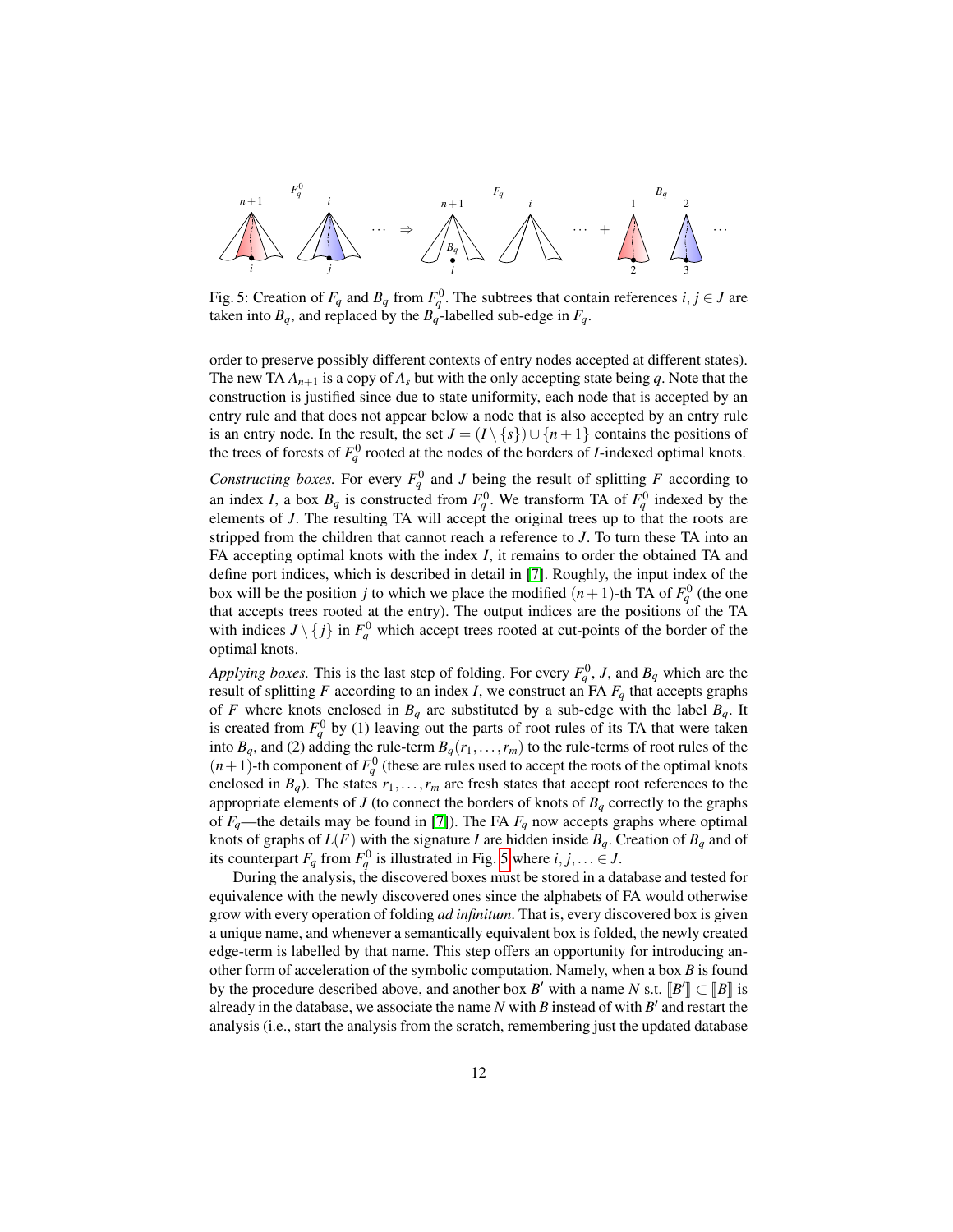of boxes). If, on the other hand,  $[B] \subseteq [B']$ , the folding is performed using the name *N* of *B*<sup>k</sup> thus overanoproximating the semantics of the folded  $FA$ . As presented in Sec. 6 of  $B'$ , thus overapproximating the semantics of the folded FA. As presented in Sec. [6,](#page-13-0) this variant of the procedure, called *folding by inclusion*, performs in some difficult cases significantly better than the former variant, called *folding by equivalence*.

## <span id="page-12-0"></span>5 Abstraction

The abstraction we use in our analysis is based on the general techniques described in the framework of abstract regular (tree) model checking [\[2\]](#page-15-1). We, in particular, build on the *finite height abstraction* of TA. It is parameterised by a height  $k \in \mathbb{N}$ , and it collapses TA states  $q, q'$  iff they accept trees with the same sets of prefixes of the height at most  $k$ (the prefix of height *k* of a tree is a subgraph of the tree which contains all paths from the root of length at most *k*). This defines an equivalence on states denoted by  $\approx_k$ . The equivalence  $\approx_k$  is further refined to deal with various features special for FA. Namely, it has to work over tuples of TA and cope with the interconnection of the TA via root references, with the hierarchical structuring, and with the fact that we use a *set* of FA instead of a single FA to represent the abstract context at a particular program location.

*Refinements of*  $\approx_k$ *.* First, in order to maintain the same basic shape of the heap after abstraction (such that no cut-point would, e.g., suddenly appear or disappear), we refine  $\approx_k$  by requiring that equivalent states must have the same spans (as defined in Sec. [2\)](#page-2-0). When applied on  $\approx_1$ , which corresponds to equivalence of data types, this refinement provided enough precision for most of the case studies presented later on, with the exception of the most difficult ones, namely programs with skip lists [\[13\]](#page-15-12). To verify these programs, we needed to further refine the abstraction to distinguish automata states whenever trees from their languages encode tree components containing a different number of unique paths to some root reference, but some of these paths are hidden inside boxes. In particular, two states  $q, q'$  can be equivalent only if for every io-graph *g*<sub>φ</sub> from the graph language of the FA, for every two nodes  $u, v \in dom(g_{\phi})$  accepted by  $q$  and  $q'$ , respectively, in an accepting run of the corresponding TA, the following holds: For every  $w \in cps(g_{\phi})$ , both *u* and *v* have the same number of outgoing sub-edges (selectors) in  $\llbracket g_{\phi} \rrbracket$  which start a trace in  $\llbracket g_{\phi} \rrbracket$  leading to *w*. According to our experiments, this refinement does not cost almost any performance, and hence we use it by default.

*Abstraction for Sets of FA.* Our analysis works with sets of FA. We observed that abstracting individual FA from a set of FA in isolation is sometimes slow since in each of the FA, the abstraction widens some selector paths only, and it takes a while until an FA in which all possible selector paths are widened is obtained. For instance, when analysing a program that creates binary trees, before reaching a fixpoint, the symbolic analysis generates many FA, each of them accepting a subset of binary trees with some of the branches restricted to a bounded length (e.g., trees with no right branches, trees with a single right branch of length 1, length 2, etc.). In such cases, it helps when the abstraction has an opportunity to combine information from several FA. For instance, consider an FA that encodes binary trees degenerated to an arbitrarily long left branch, and another FA that encodes trees degenerated to right branches only. Abstracting these FA in isolation has no effect. However, if the abstraction is allowed to collapse states from both of these FA, it can generate an FA accepting all possible branches.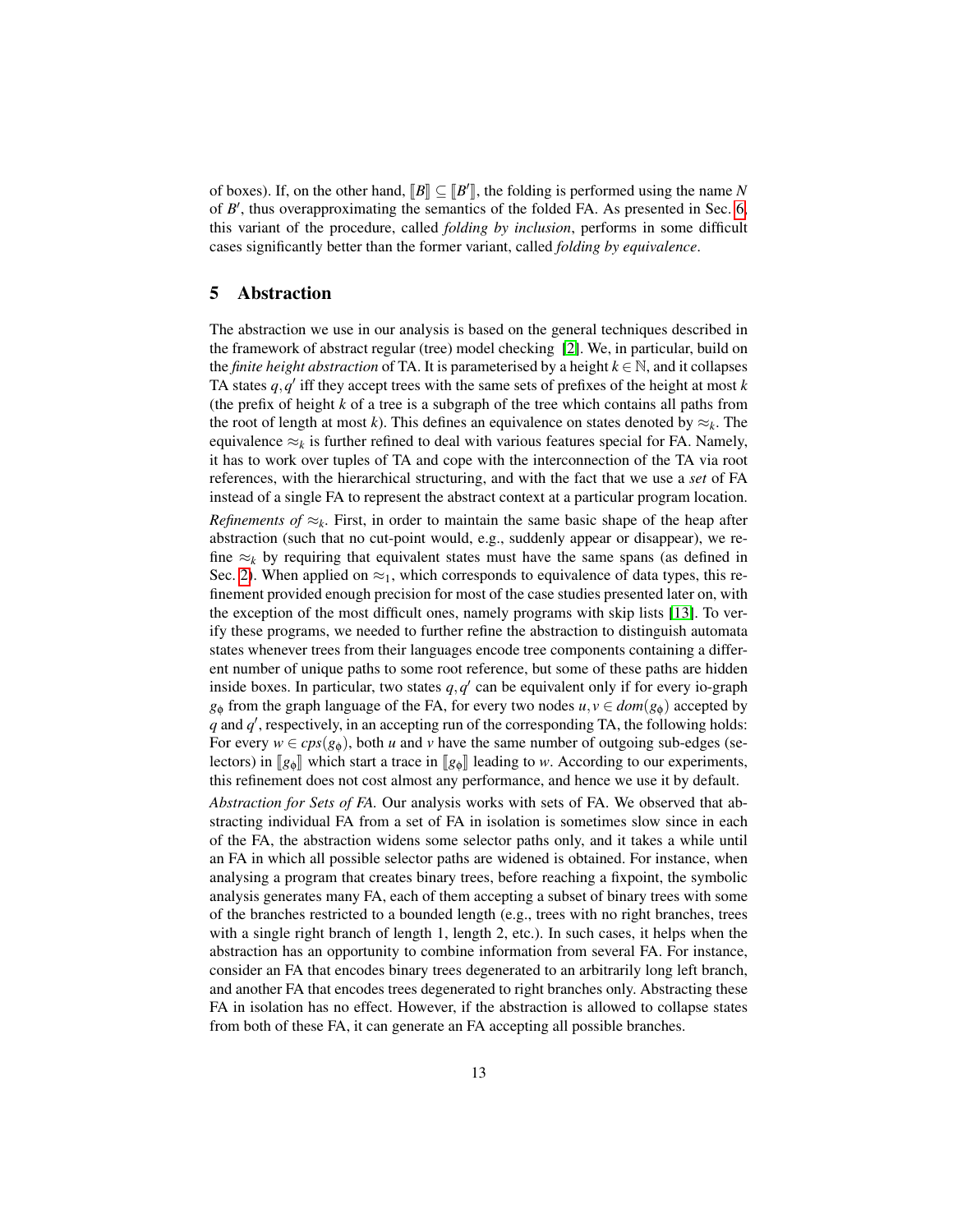Unfortunately, the natural solution to achieve the above, which is to unite FA before abstraction, cannot be used since FA are not closed under union (uniting TA componentwise overapproximates the union). However, it is possible to enrich the automata structure of an FA *F* by TA states and rules of another one without changing the language of *F*, and in this way allow the abstraction to combine the information from both FA. In particular, before abstracting an FA  $F = (A_1 \cdots A_n, \pi)$  from a set *S* of FA, we pre-process it as follows. (1) We pick automata  $F' = (A'_1 \cdots A'_n, \pi) \in S$  which are compatible with *F* in that they have the same number of TA, the same port references, and for each  $1 \le i \le n$ , the root states of  $A'_i$  have the same spans as the root states of  $A_i$ . (2) For all such  $F'$  and each  $1 \le i \le n$ , we add rules and states of  $A'_i$  to  $A_i$ , but we keep the original set of root states of *A<sup>i</sup>* . Since we assume that the sets of state of TAs of different FA are disjoint, the language of  $A_i$  stays the same, but its structure is enriched, which helps the abstraction to perform a coarser widening.

## <span id="page-13-0"></span>6 Experimental Results

We have implemented the above proposed techniques in the Forester tool and tested their generality and efficiency on a number of case studies. In the experiments, we compare two configurations of Forester, and we also compare the results of Forester with those of Predator [\[4\]](#page-15-2), which uses a graph-based memory representation inspired by separation logic with higher-order list predicates. We do not provide a comparison with Space Invader [\[12\]](#page-15-3) and SLAyer [\[1\]](#page-15-4), based also on separation logic with higherorder list predicates, since in our experiments they were outperformed by Predator.

In the experiments, we considered programs with various types of lists (singly and doubly linked, cyclic, nested, with skip pointers), trees, and their combinations. In the case of skip lists, we had to slightly modify the algorithms since their original versions use an ordering on the data stored in the nodes of the lists (which we currently do not support) in order to guarantee that the search window delimited on some level of skip pointers is not left on any lower level of the skip pointers. In our modification, we added an additional explicit end-of-window pointer. We checked the programs for memory safety only, i.e., we did not check data-dependent properties.

Table [1](#page-14-0) gives running times in seconds (the average of 10 executions) of the tools on our case studies. "Basic" stands for Forester with the abstraction applied on individual FA only and "SFA" stands for Forester with the abstraction for sets of FA. The value T means that the running time of the tool exceeded 30 minutes, and the value Err means that the tool reported a spurious error. The names of the examples in the table contain the name of the data structure manipulated in the program, which is "SLL" for singly linked lists, "DLL" for doubly linked lists (the "C" prefix denotes cyclic lists), "tree" for binary trees, "tree+parents" for trees with parent pointers. Nested variants of SLL (DLL) are named as "SLL (DLL) of" and the type of the nested structure. In particular, "SLL of 0/1 SLLs" stands for SLL of a nested SLL of length 0 or 1, and "SLL of 2CDLLs" stands for SLL whose each node is a root of two CDLLs. The "+head" flag stands for a list where each element points to the head of the list and the subscript "Linux" denotes the implementation of lists used in the Linux kernel, which uses type casts and a restricted pointer arithmetic. The "DLL+subdata" stands for a kind of a DLL with data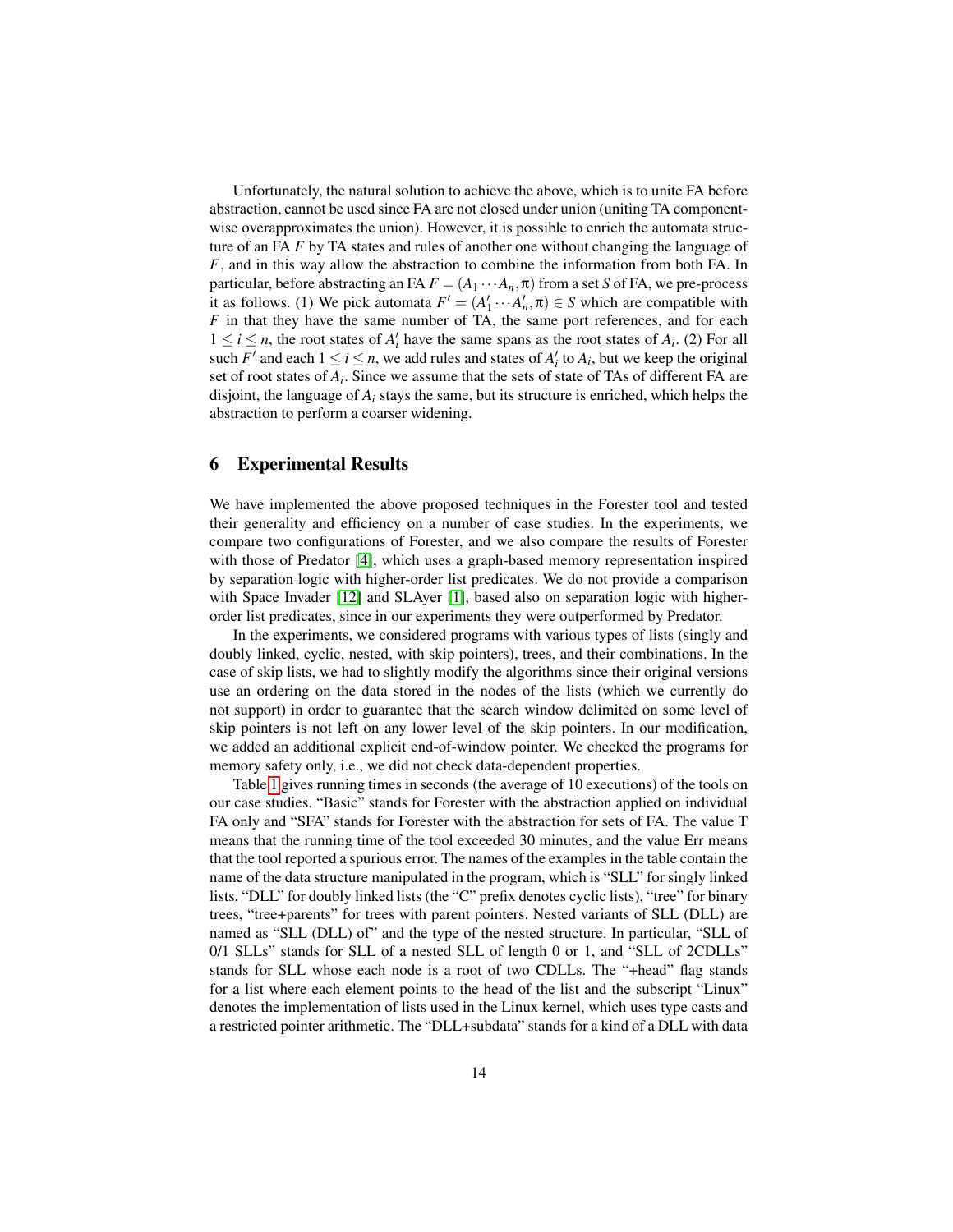Table 1: Results of the experiments

<span id="page-14-0"></span>

| Example                             |           |                |               | basic SFA boxes Predator Example |               |                       | basic SFA boxes Predator |
|-------------------------------------|-----------|----------------|---------------|----------------------------------|---------------|-----------------------|--------------------------|
| SLL (delete)                        | 0.03 0.04 |                |               | $0.04$   DLL (reverse)           |               | 0.04 0.06 1/1         | 0.03                     |
| SLL (bubblesort)                    | 0.04 0.04 |                |               | $0.03$   DLL (insert)            |               | 0.06 0.07 1/1         | 0.05                     |
| SLL (mergesort)                     | 0.08 0.15 |                |               | $0.10$   DLL (insertsort1)       | 0.35 0.40 1/1 |                       | 0.11                     |
| SLL (insertsort)                    | 0.05 0.05 |                |               | $0.04$   DLL (insertsort2)       | 0.11 0.12 1/1 |                       | 0.05                     |
| SLL (reverse)                       | 0.03 0.03 |                |               | $0.03$ DLL of CDLLs              |               | $5.67$   1.25   8 / 7 | 0.22                     |
| $SLI + head$                        | 0.05 0.05 |                |               | $0.03$   DLL+subdata             |               | $0.06 0.09  - 72$     |                          |
| SLL of 0/1 SLLs                     | 0.03 0.03 |                |               | $0.11$   CDLL                    | 0.03 0.03 1/1 |                       | 0.03                     |
| $SLL_{Linux}$                       | 0.03 0.03 |                | $0.03$   tree |                                  | 0.14 0.14     |                       | Err                      |
| SLL of CSLLs                        | 2.07 0.73 | 3/4            |               | $0.12$   tree+parents            |               | 0.18 0.21 2/2         |                          |
| $ SLL$ of 2CDLLs $_{\text{Linux}} $ |           | 0.16 0.17 13/5 |               | $0.25$   tree+stack              | 0.09 0.08     |                       | Err                      |
| skip list                           | 0.66 0.42 | $-13$          |               | $T$ <i>l</i> tree (DSW)          | 1.74 0.40     |                       | Err                      |
| skip list                           | T[9.14]   | $-17$          |               | Tlere of CSLLs                   |               | $0.32 0.42 -74$       | Err                      |

pointers pointing either inside the list nodes or optionally outside of them. For a "skip list", the subscript denotes the number of skip pointers. In the example "tree+stack", a randomly constructed tree is deleted using a stack, and "DSW" stands for the Deutsch-Schorr-Waite tree traversal (the Lindstrom variant). All experiments start with a random creation and end with a disposal of the specified structure while the indicated procedure (if any) is performed in between. The experiments were run on a machine with the Intel i7-2600 (3.40 GHz) CPU and 16 GiB of RAM.

The table further contains the column "boxes" where the value "X/Y" means that X manually created boxes were provided to the analysis that did not use learning while Y boxes were learnt when the box learning procedure was enabled. The value "-" of X means that we did not run the given example with manually constructed boxes since their construction was too tedious. If user-defined boxes are given to Forester in advance, the speedup is in most cases negligible, with the exception of "DLL of CDLLs" and "SLL of CSLLs", where it is up to 7 times. In a majority of cases, the learnt boxes were the same as the ones created manually. However, in some cases, such as "SLL of 2CDLLs<sub>Linux</sub>", the learning algorithm found a smaller set of more elaborate boxes than those provided manually.

In the experiments, we use folding by inclusion as defined in Sec. [4.2.](#page-9-0) For simpler cases, the performance matched the performance of folding by equivalence, but for the more difficult examples it was considerably faster (such as for "skip list<sub>2</sub>" when the time decreased from  $3.82$  s to  $0.66$  s), and only when it was used the analysis of "skip"  $list_3$ " succeeded. Further, the implementation folds optimal knots of the complexity ≤ 2 which is enough for the considered examples. Finally, note that the performance of Forester in the considered experiments is indeed comparable with that of Predator even though Forester can handle much more general data structures.

# 7 Conclusion

We have proposed a new shape analysis using forest automata which—unlike the previously known approach based on FA—is fully automated. For that purpose, we have